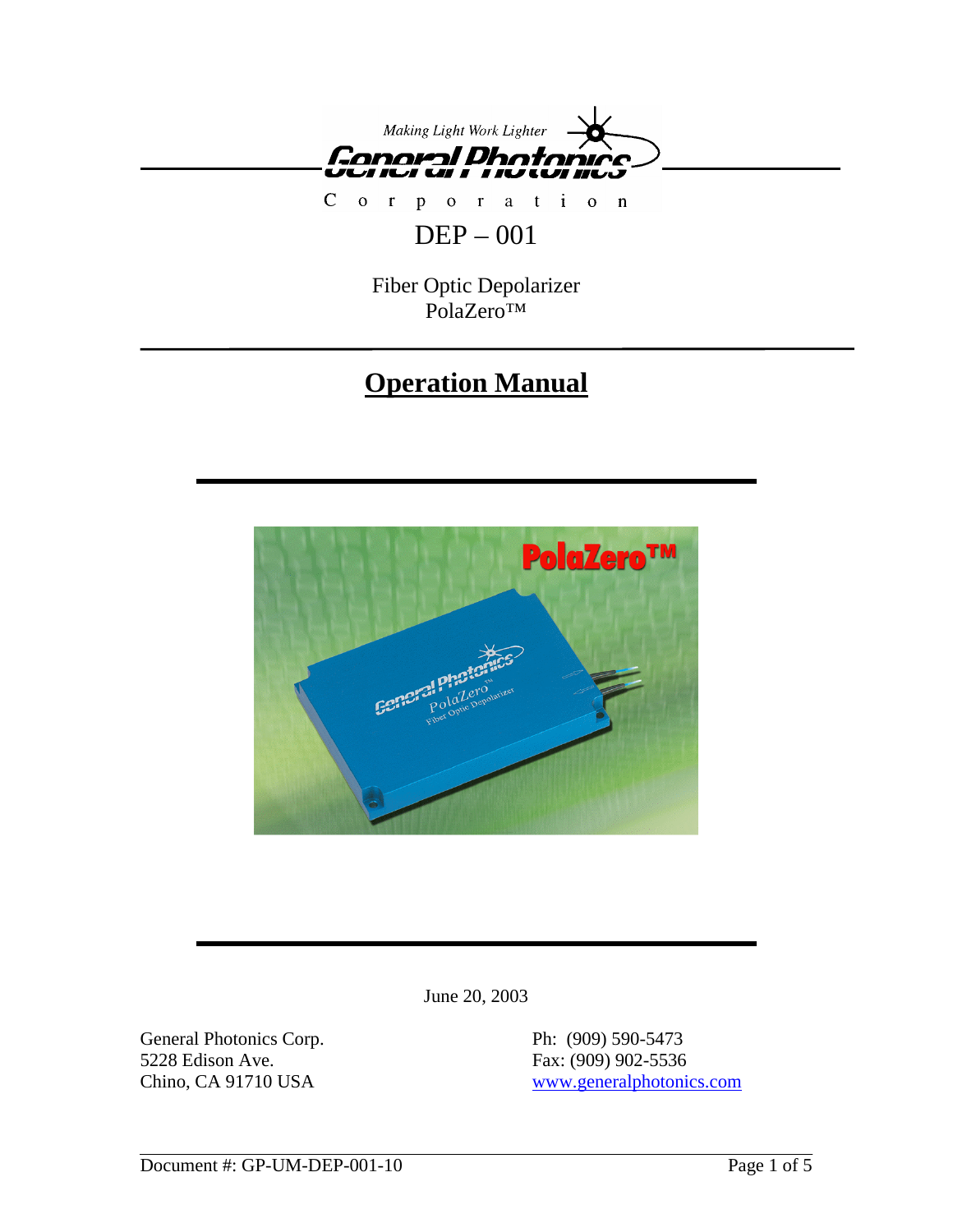# **Specifications**

| Center operating wavelength          | 1550 nm standard, 1310 nm, 1420 nm,<br>1480 nm, and 1600 nm user selectable $1$ |
|--------------------------------------|---------------------------------------------------------------------------------|
| Operating wavelength range           | $\pm 50$ nm                                                                     |
| Coherence length of the light source | 10 m standard, others specify $2^2$                                             |
| Output degree of polarization        | $< 5\%$                                                                         |
| <b>Insertion</b> loss                | 1.0 dB typical, 1.4 dB max. <sup>3</sup>                                        |
| Residual extinction ratio            | $<$ 0.5 dB                                                                      |
| Return loss                          | 55 dB                                                                           |
| Optical power handling               | 300 mW min.                                                                     |
| Operating temperature                | $0-70$ <sup>o</sup> C                                                           |
| Storage temperature                  | $-40 - 85$ °C                                                                   |
| Input/output fiber type              | Input: PM Panda, Output: Corning SMF-28                                         |
| <b>Fiber Input/Output Connectors</b> | FC/PC, FC/APC, SC/PC                                                            |
| Package Dimensions                   | 85 mm $\times$ 60 mm $\times$ 10 mm                                             |

Note:

- 1. Center operating wavelength specified by the user at the time of order. Please contact General Photonics for availability and lead time.
- 2. Coherence length can be from 1 meter to 3 kilometers based on user specification at the time of order. Package size may be larger for coherence length longer than 30 meters.
- 3. Insertion loss does not include connector loss.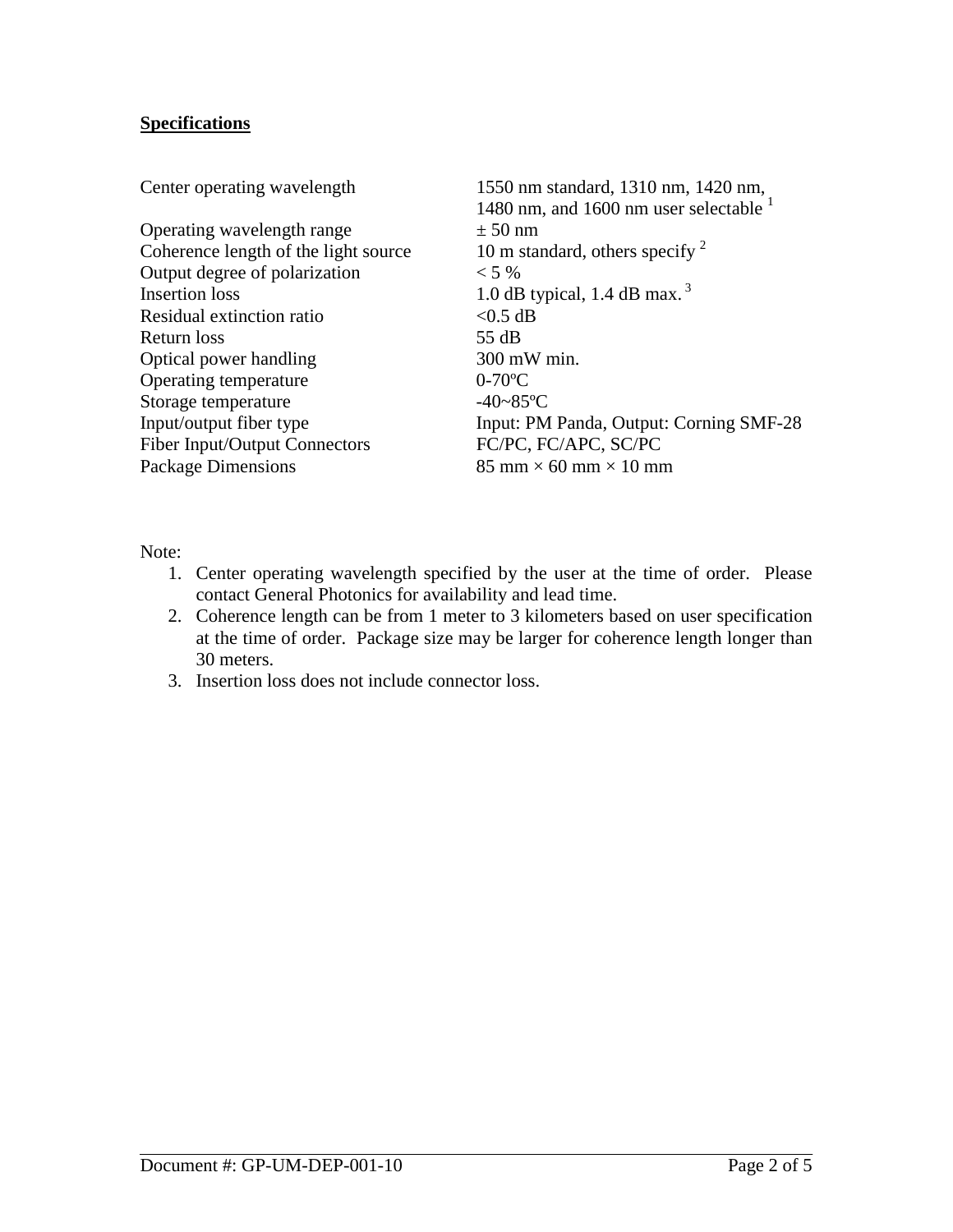## **Device Overview**

DEP-001 is a passive optical depolarizer that randomizes the input linear polarization state. The device requires no external electric power supply during operation. After passing through DEP-001, a highly polarized quasi-monochromatic light beam will be effectively depolarized when the coherence length of the source beam is less than the specified depolarizer coherence length. DEP-001 is ideal for removing the effect of light source polarization in optical testing, measurement, sensing, and other applications that requires passive polarization state randomization.

DEP-001 provides the longest coherence length coverage in its class. Coherence length from 10 meters to 3 kilometers can be obtained easily with relatively low insertion loss and cost. It can be used readily for lasers from Fabry-Perot lasers to distributed feedback lasers, as well as highly coherent tunable lasers.

DEP-001 uses a rugged package design with a polarization maintaining (PM) input fiber pigtail and a single mode (SM) output fiber pigtail. The packaged device and external dimensions are shown in Figure 1 and Figure 2.



Figure 1 DEP-001 PolaZero™ depolarizer package picture.

## **Operation**

DEP-001 is an easy to operate optical component. Only optical connections are required during initial setup. Please follow the safety precautions when make optical connections.

### **Warning:**

• **Never look at the light source fiber connector against the light exit direction when light source is turned on. THE OUTPUT LIGHT FROM A HIGH POWER LASER IS HARMFUL TO HUMAN EYES. Please follow industry standard procedures when operating a high power laser source.**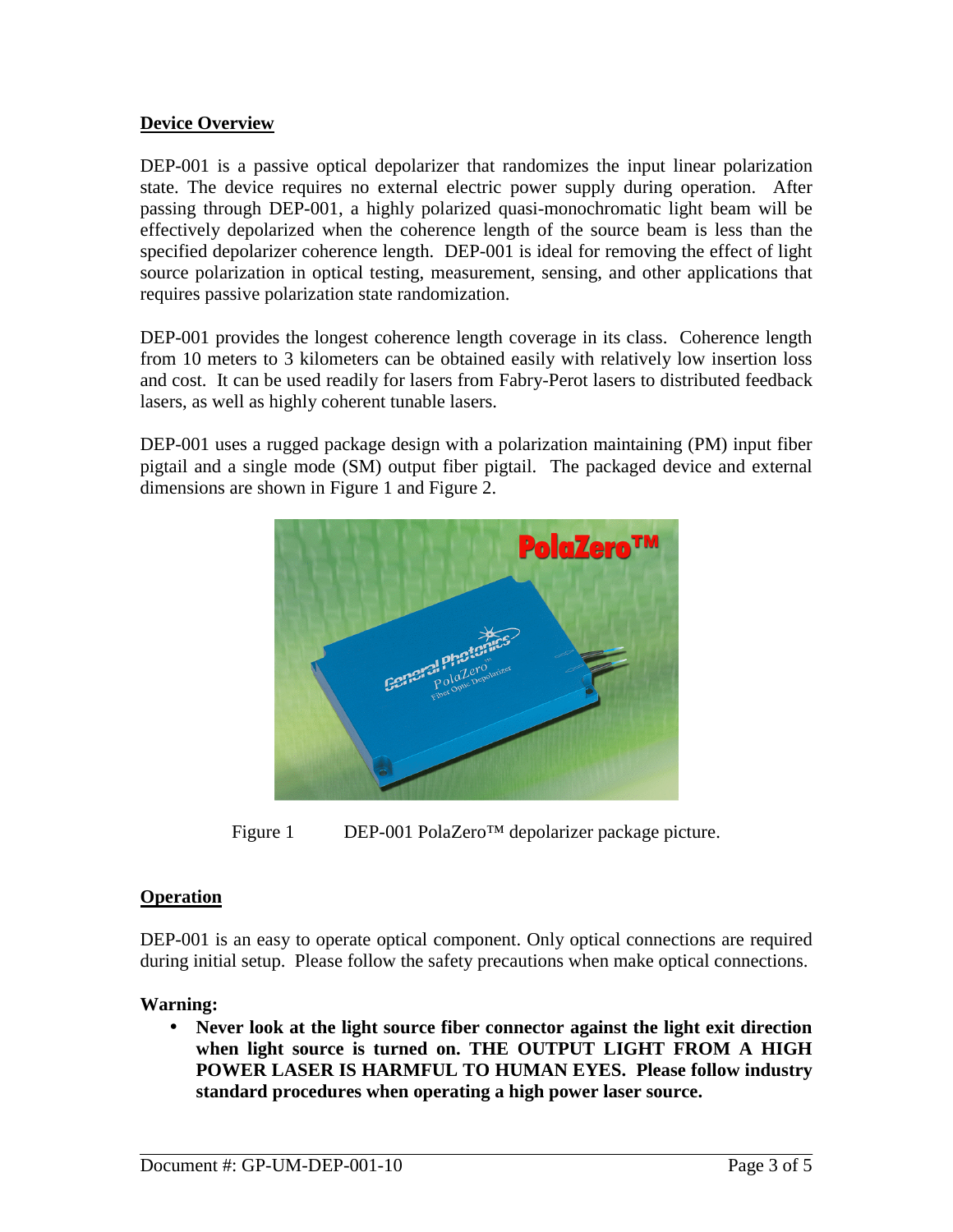## *Unpacking*

Input/output fiber pigtails must be handled carefully. Never pull the fiber pigtails when remove DEP-001 from the transportation package box. Excess force on the fiber pigtail may degrade device performance or damage the device. Never let the free-drop of fiber connector occur at any time.

Inspect DEP-001 to check if any physical damage due to shipping and transportation. Contact carrier or General Photonics if any damages are detected.

## *Getting Started*

Typical DEP-001 depolarizer is a unidirectional device. The optical path direction is marked on the package. The input pigtail is a polarization maintaining fiber that is typically inserted in a transparent loose tube. Before making optical connection, clean the fiber connectors using industry standard approaches.

For light sources with PM output fiber, the output connector can be directly connected to the input fiber of DEP-001.

If the polarized light source output fiber is a single mode fiber, an all-fiber polarization controller between light source and DEP-001 input fiber is recommended. Adjust the polarization controller to maximize the output optical power from the depolarizer. In addition, the single mode fiber section should be short and secured on a rigid surface to avoid random polarization perturbations and fluctuations.

### *DOP Verification and Measurement*

The output degree of polarization (DOP) of DEP-001 is tested and verified at the factory for each device. Users can also perform their independent test using a standard polarization analyzer available from instrument manufacturers. General Photonics manufactures a low cost degree of polarization meter (DOP-101) for dedicated DOP monitoring purpose. For more information, please contact General Photonics.

### *Device Mounting*

DEP-001 has 4 mounting holes for PCB or panel mounting. The location and hole size are illustrated in Figure 2.

### *Service*

DEP-001 is not a user serviceable device. Unauthorized disassembling will void warranty for the device. If any problem occurs that affects the performance of DEP-001, please contact General Photonics or its distributor in your area.